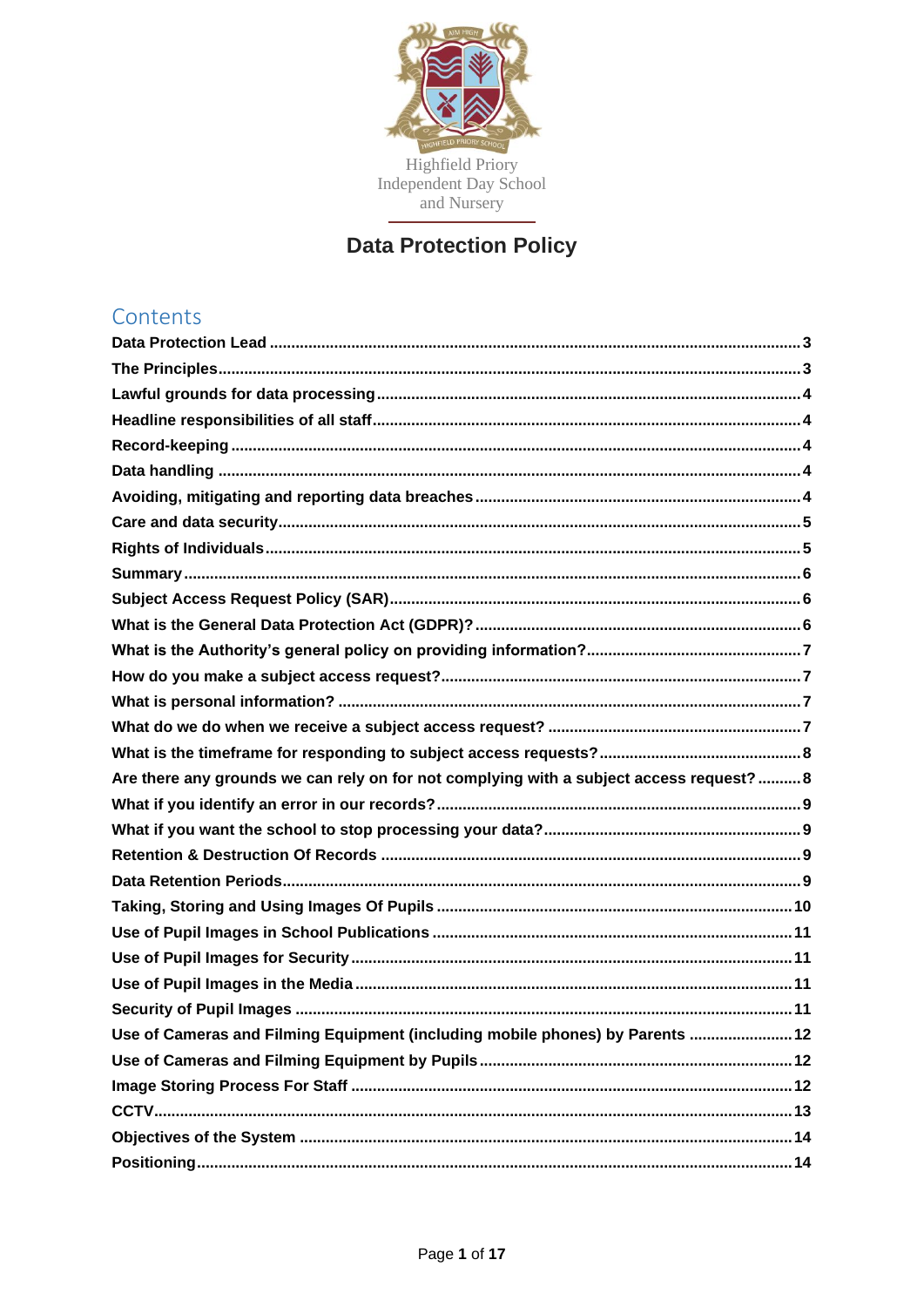This policy should be read in conjunction with: Confidentiality Policy Cyber Emergency Plan Data Breach Procedure E-Safety Policy Privacy Notice

Data protection is an important legal compliance issue for Highfield Priory School. During the course of the School's activities it collects, stores and processes personal data (sometimes sensitive in nature) about staff, pupils, their parents, suppliers and other third parties (in a manner more fully detailed in the School's Privacy Notice. It is therefore an area where all staff have a part to play in ensuring we comply with and are mindful of our legal obligations, whether that personal data is sensitive or routine.

The current law (the Data Protection Act 1998) is changing on 25 May 2018 with the implementation of the General Data Protection Regulation (**GDPR**). This is an EU Regulation that is directly effective in the UK and throughout the rest of Europe. A new Data Protection Act 2018 has also been passed to deal with certain issues left for national law: this includes specific provisions of relevance to independent schools. In particular, in the context of our safeguarding obligations, the School has a heightened duty to ensure that the personal data of pupils is at all times handled responsibly and securely.

While this new law does set out useful legal grounds in this area, in most ways this new law is strengthening the rights of individuals and placing tougher compliance obligations on organisations including schools that handle personal information. The Information Commissioner's Office (**ICO**) is responsible for enforcing data protection law and has powers to take action for breaches of the law. **Those who are involved in the processing of personal data are obliged to comply with this policy when doing so**. Accidental breaches will happen and may not be a disciplinary issue, but any breach of this policy may result in disciplinary action.

This policy sets out the School's expectations and procedures with respect to processing any personal data we collect from data subjects (e.g. including parents, pupils, employees).

Key data protection terms used in this data protection policy are:

• Data controller – an organisation that determines the purpose and means of the processing of personal data. For example, the School is the controller of pupils' personal information. As a data controller, we are responsible for safeguarding the use of personal data.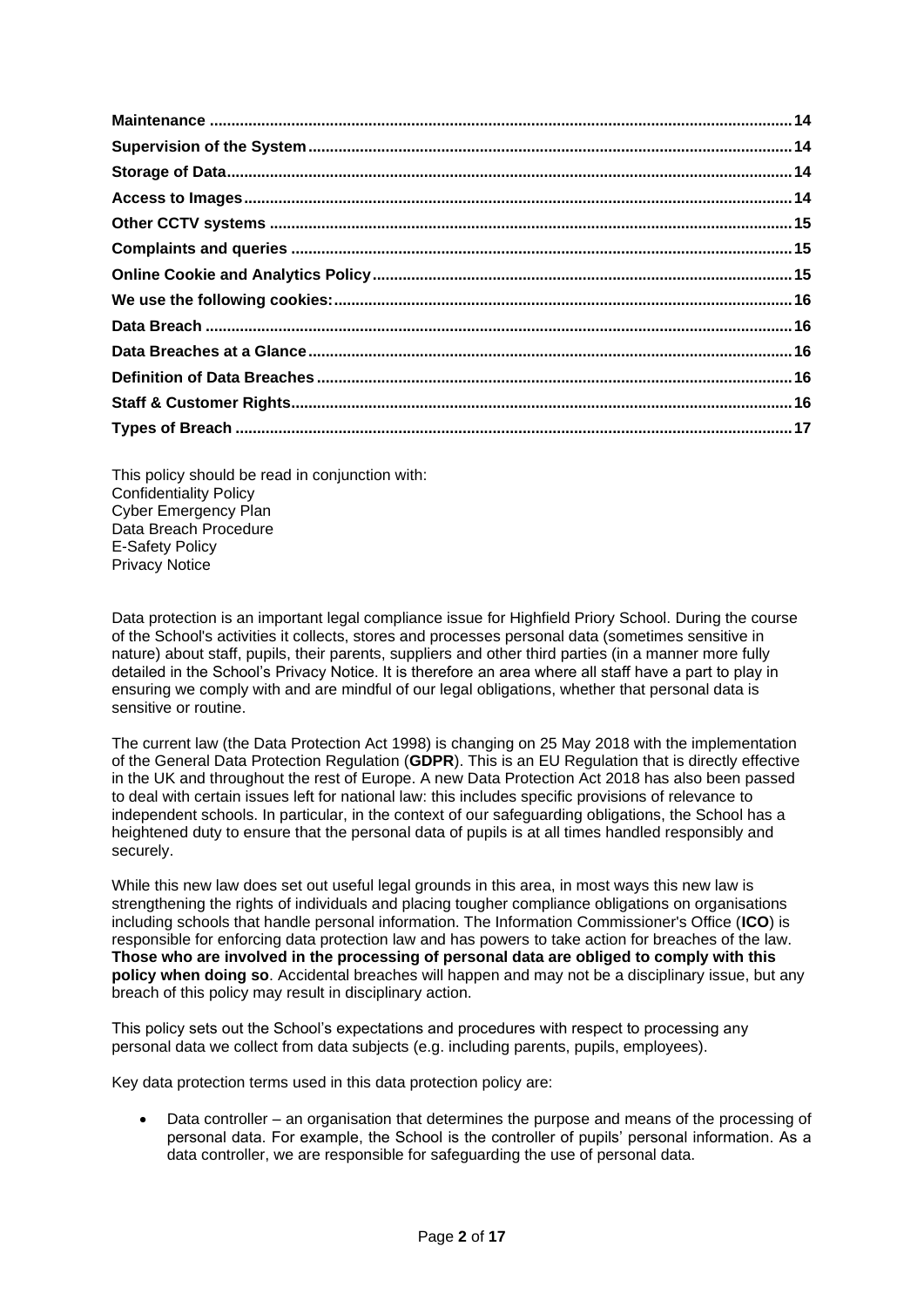- Data processor an organisation that processes personal data on behalf of a data controller, for example a payroll provider or other supplier of services.
- Personal data breach a breach of security leading to the accidental or unlawful destruction, loss, alteration, unauthorised disclosure of, or access to, personal data.
- Personal information (or personal data): any information relating to a living individual (a data subject), including name, identification number, location or online identifier such as an email address. Note that personal information created in the ordinary course of work duties (such as in emails, notes of calls, and minutes of meetings) is still personal data and regulated by data protection laws, including the GDPR. Note also that it includes expressions of opinion about the individual or any indication of someone's intentions towards that individual.
- Processing virtually anything done with personal information, including obtaining or collecting it, structuring it, analysing it, storing it, sharing it internally or with third parties (including making it available to be viewed electronically or otherwise), altering it or deleting it.
- Special categories of personal data data relating to racial or ethnic origin, political opinions, religious or philosophical beliefs, trade union membership, health and medical conditions, sex life or sexual orientation, genetic or biometric data used to identify an individual. There are also separate rules for the processing of personal data relating to criminal convictions and offences.

# <span id="page-2-0"></span>**Data Protection Lead**

The School has appointed a Data Protection Officer who will endeavour to ensure that all personal data is processed in compliance with this Policy and the principles of the GDPR. Any questions about the operation of this policy or any concerns that the policy has not been followed should be referred in the first instance to the Data Protection Officer.

It should also be noted that data protection is the responsibility of all staff members at Highfield Priory School.

# <span id="page-2-1"></span>**The Principles**

The GDPR sets out six principles relating to the processing of personal data which must be adhered to by data controllers (and data processors). These require that personal data must be:

- 1. Processed **lawfully, fairly** and in a **transparent** manner;
- 2. Collected for **specific and explicit purposes** and only for the purposes it was collected for;
- 3. **Relevant** and **limited** to what is necessary for the purposes it is processed;
- 4. **Accurate** and kept **up to date**;
- 5. **Kept for no longer than is necessary** for the purposes for which it is processed; and
- 6. Processed in a manner that ensures **appropriate security** of the personal data.

The GDPR's 'accountability' principle also requires that the School not only processes personal data in a fair and legal manner but that we are also able to demonstrate that our processing is lawful. This involves, among other things:

- keeping records of our data processing activities, including by way of logs and policies;
- documenting significant decisions and assessments about how we use personal data; and
- generally having an 'audit trail' vis-à-vis data protection and privacy matters, including for example when and how our Privacy Notice(s) were updated, how and when data protection consents were collected from individuals, how breaches were dealt with, etc.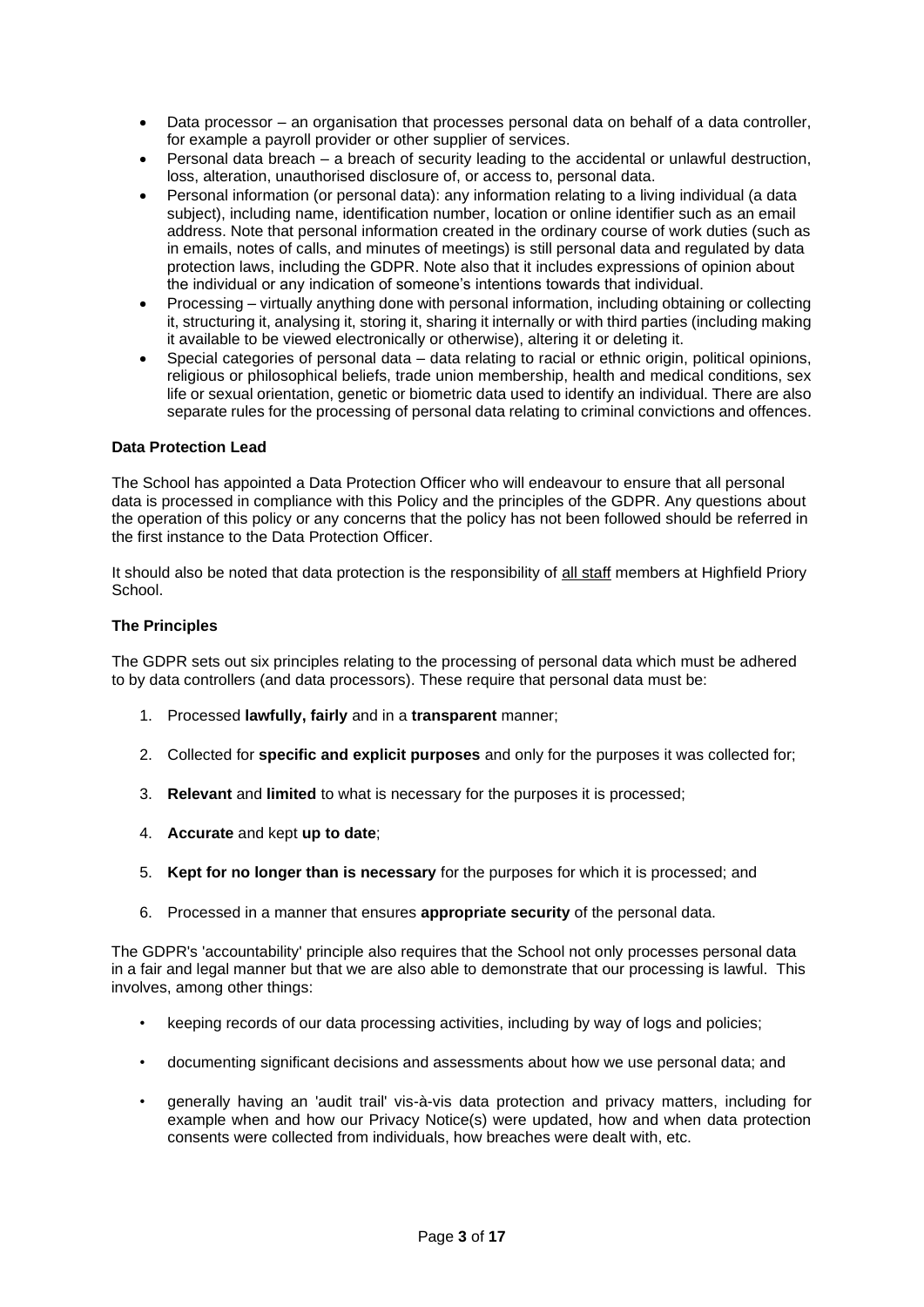# <span id="page-3-0"></span>**Lawful grounds for data processing**

Under the GDPR there are several different lawful grounds for processing personal data. One of these is consent. However, because the definition of what constitutes consent has been tightened under GDPR (and the fact that it can be withdrawn by the data subject) it is generally considered preferable to rely on another lawful ground where possible.

One of these alternative grounds is 'legitimate interests', which is the most flexible basis for processing. However, it does require transparency and a balancing assessment between the rights of the individual and the interests of the Controller. It can be challenged by data subjects and also means the Controller is taking on extra responsibility for considering and protecting people's rights and interests. The School's legitimate interests are set out in its Privacy Policy, as GDPR requires. Other lawful grounds include:

- compliance with a legal obligation, including in connection with employment and diversity;
- contractual necessity, e.g. to perform a contract with staff or parents;
- a narrower set of grounds for processing special categories of personal data (such as health

information), which includes explicit consent, emergencies, and specific public interest grounds.

# <span id="page-3-1"></span>**Headline responsibilities of all staff**

#### <span id="page-3-2"></span>**Record-keeping**

It is important that personal data held by the School is accurate, fair and adequate. You are required to inform the School if you believe that your personal data is inaccurate or untrue or if you are dissatisfied with the information in any way. Similarly, it is vital that the way you record the personal data of others – in particular colleagues, pupils and their parents – is accurate, professional and appropriate.

Staff should be aware of the rights set out below, whereby any individuals about whom they record information in emails and notes on School business may have the right to see that information. This absolutely must not discourage staff from recording necessary and sometimes difficult records of incidents or conversations involving colleagues or pupils, in accordance with the School's other policies, and grounds may sometimes exist to withhold these from such requests. However, the starting position is to record every document or email in such a way that you would be able to stand by it if the person about whom it was recorded were to see it.

#### <span id="page-3-3"></span>**Data handling**

All staff have a responsibility to handle the personal data which they come into contact with fairly, lawfully, responsibly and securely and in accordance with the staff handbook and all relevant School policies and procedures.

Responsible processing also extends to the creation and generation of new personal data / records, as above, which should always be done fairly, lawfully, responsibly and securely.

#### <span id="page-3-4"></span>**Avoiding, mitigating and reporting data breaches**

One of the key new obligations contained in the GDPR is on reporting personal data breaches. Data controllers must report certain types of personal data breach (those which risk an impact to individuals) to the ICO within 72 hours.

In addition, data controllers must notify individuals affected if the breach is likely to result in a "high risk" to their rights and freedoms. In any event, the School must keep a record of any personal data breaches, regardless of whether we need to notify the ICO. If you become aware of a personal data breach you must notify the School Business Manager and DPO. If staff are in any doubt as to whether or not you should report something, it is always best to do so. A personal data breach may be serious,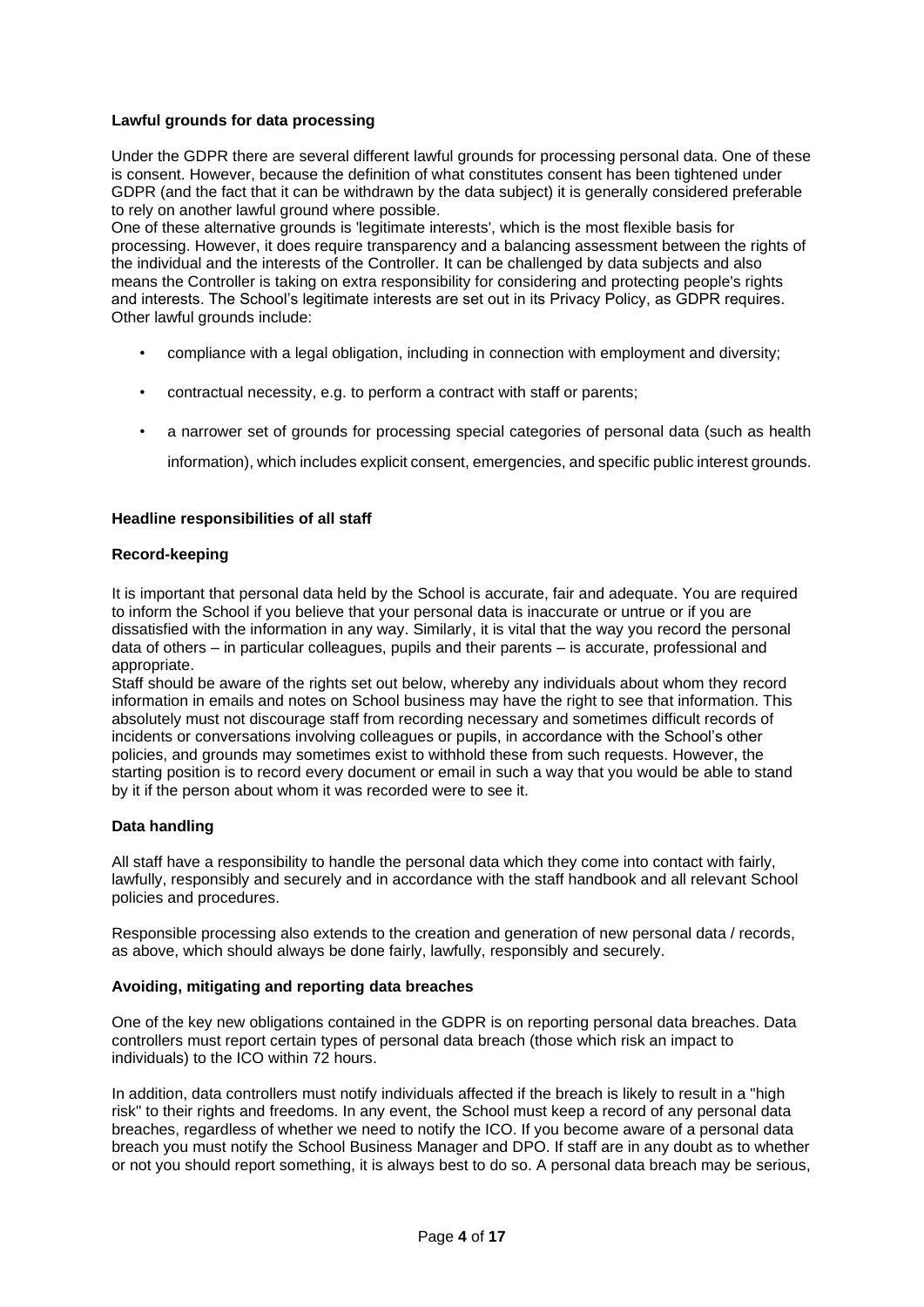or it may be minor, and it may involve fault or not, but the School always needs to know about them to make a decision.

As stated above, the School may not need to treat the incident itself as a disciplinary matter – but a failure to report could result in significant exposure for the School, and for those affected, and could be a serious disciplinary matter whether under this Policy or the staff member's contract.

# <span id="page-4-0"></span>**Care and data security**

More generally, we require all School staff to remain conscious of the data protection principles (see section 3 above), to attend any training we require them to, and to use their best efforts to comply with those principles whenever they process personal information. Data security is not simply an online or digital issue but one that effects daily processes: filing and sending correspondence, notably hard copy documents. Staff should always consider what they most assured and secure means of delivery is, and what the consequences would be of loss or unauthorised access.

We expect all those with management / leadership responsibilities to be particular champions of these principles and to oversee the swift reporting of any concerns about how personal information is used by the School to the DPO and to identity the need for (and implement) regular staff training.

# <span id="page-4-1"></span>**Rights of Individuals**

In addition to the School's responsibilities when processing personal data, individuals have certain specific rights, perhaps most significantly that of access to their personal data held by a data controller (i.e. the School). This is known as the 'subject access right' (or the right to make 'subject access requests'). Such a request must be dealt with promptly and does not need any formality, nor to refer to the correct legislation. If you become aware of a subject access request (or indeed any communication from an individual about their personal data), you must tell the SBM and DPO as soon as possible.

Individuals also have legal rights to:

- require us to correct the personal data we hold about them if it is inaccurate;
- request that we erase their personal data (in certain circumstances):
- request that we restrict our data processing activities (in certain circumstances);
- receive from us the personal data we hold about them for the purpose of transmitting it in a commonly used format to another data controller;
- object, on grounds relating to their particular situation, to any of our particular processing activities where the individual feels this has a disproportionate impact on them; and
- object to automated individual decision-making, including profiling (where a significant decision is made about the individual without human intervention), and to direct marketing, or to withdraw their consent where we are relying on it for processing their personal data.

Except for the final bullet point, none of these rights for individuals are unqualified and exceptions may well apply. In any event, however, if you receive a request from an individual who is purporting to exercise one or more of their data protection rights, you must tell the SBM and DPO as soon as possible.

#### Data Security: online and digital

The School must ensure that appropriate security measures are taken against unlawful or unauthorised processing of personal data, and against the accidental loss of, or damage to, personal data. See the school's Cyber Security Guidance Pack and IT Code of Conduct for further information. As such, no member of staff is permitted to remove personal data from School premises, whether in paper or electronic form and wherever stored, without prior consent of SBM or DPO. Where a worker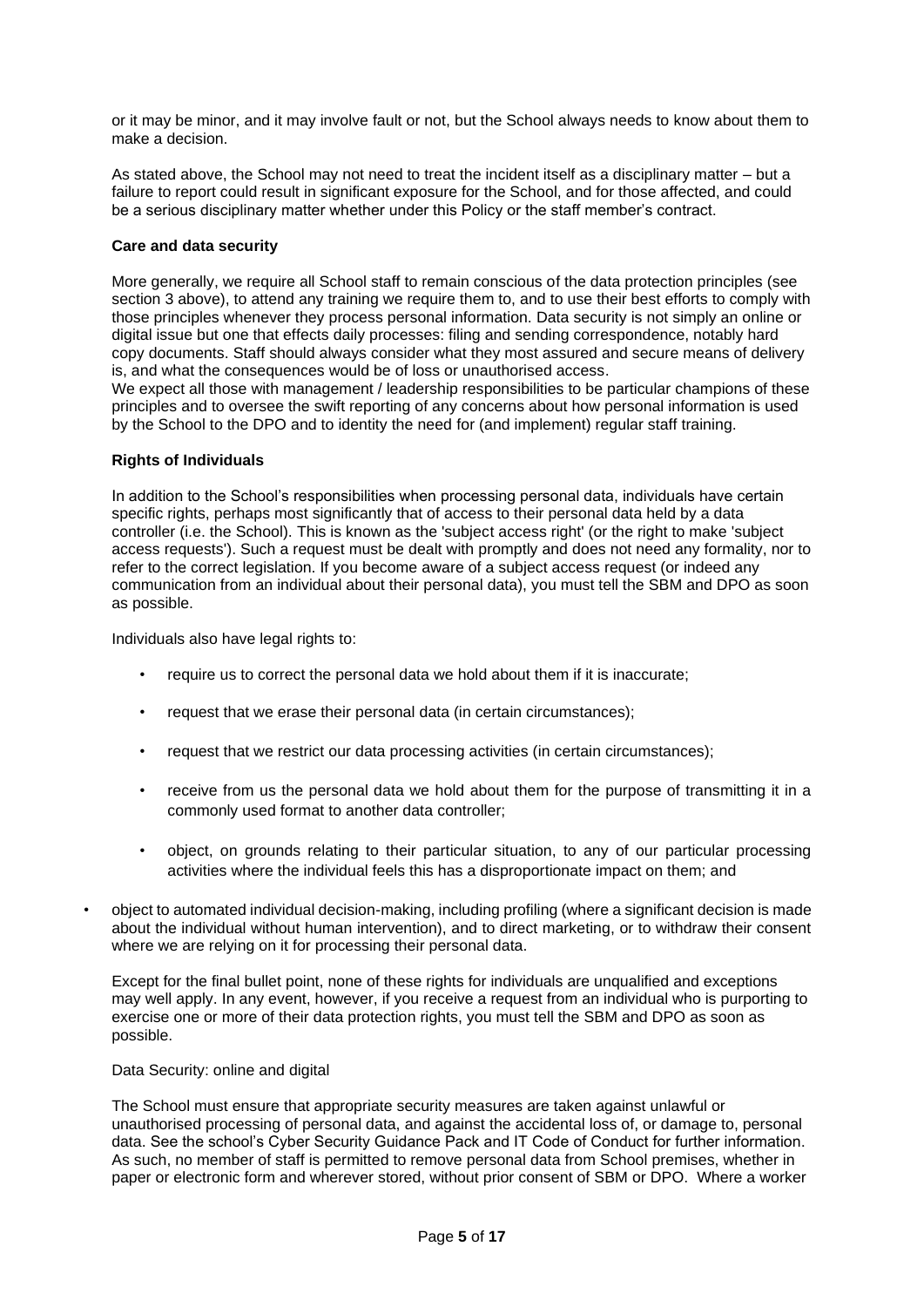is permitted to take data offsite it will need to be encrypted. Use of personal email accounts or unencrypted personal devices for official School business is not permitted.

# <span id="page-5-0"></span>**Summary**

For example: "It is in everyone's interests to get data protection right and to think carefully about data protection issues: this means handling all personal information with which you come into contact fairly, lawfully, securely and responsibly.

A good rule of thumb here is to ask yourself questions such as:

- Would I be happy if my own personal information were being used (for example, shared with a third party) in the way I am proposing? Would I expect it?
- Would I wish to stand by how I have recorded this information in an email or official record if the person concerned was able to see it?
- What would be the consequences of my losing or misdirecting this personal data?

Data protection law is therefore best seen not as oppressive red tape, or a reason not to do something necessary or important, but a code of useful and sensible checks and balances to improve how handle and record personal information and manage our relationships with people. This is an important part of the School's culture and all its staff and representatives need to be mindful of it."

# <span id="page-5-1"></span>**Subject Access Request Policy (SAR)**

This document sets out our policy for responding to subject access requests under the General Data Protection Act (GDPR, 2018)

It is the GDPR in the UK that explains the rights and responsibilities of those dealing with personal data. All staff are contractually bound to comply with the GDPR and other relevant the authority policies.

# <span id="page-5-2"></span>**What is the General Data Protection Act (GDPR)?**

The GDPR gives individuals the right to know what information is held about them. It provides a framework to ensure that personal information is handled properly.

The GDPR works in two ways. Firstly, it states that anyone who processes personal information must comply with eight principles, which make sure that personal information is:

- Fairly and lawfully processed
- Processed for specific and lawful purposes
- Adequate, relevant and not excessive
- Accurate and up to date
- Not kept for longer than is necessary
- Processed in line with the individuals' rights
- **Secure**
- Not transferred to other countries without adequate
- protection

Secondly, it provides individuals with important rights, including the right to find out what personal information is held on computer and most paper records.

Further information on the GDPR can be found in the school's Privacy Notice and on the following website for the Information Commissioner's Office[:](https://ico.org.uk/) <https://ico.org.uk/>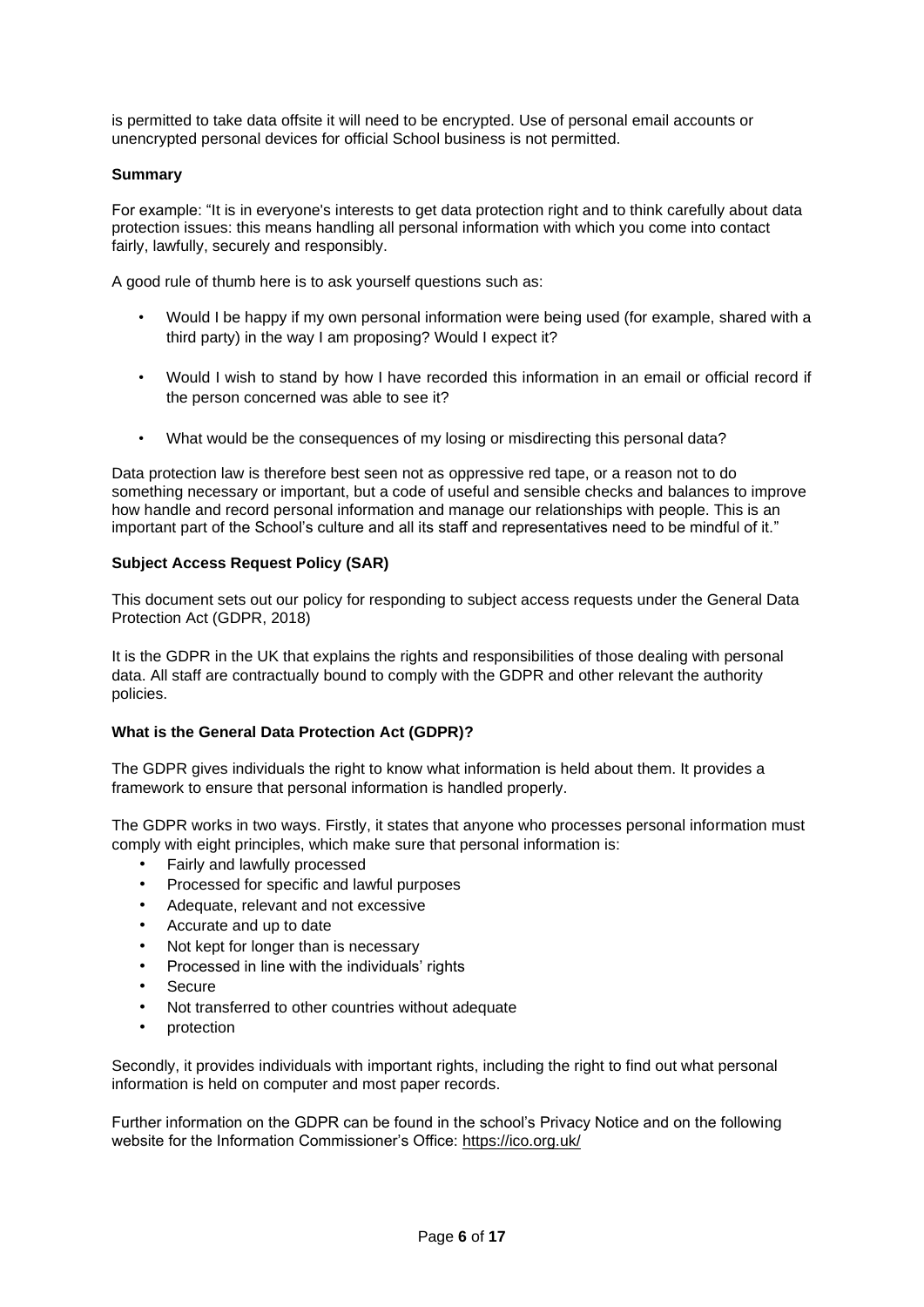# <span id="page-6-0"></span>**What is the Authority's general policy on providing information?**

We welcome the rights of access to information that are set out in the GDPR. We are committed to operating openly and to meeting all reasonable requests for information that are not subject to specific exemption in the Act.

# <span id="page-6-1"></span>**How do you make a subject access request?**

A subject access request is a written request for personal information (known as personal data) held about you by the school. Generally, you have the right to see what personal information we hold about you, you are entitled to be given a description of the information, what we use it for, who we might pass it onto, and any information we might have about the source of the information. However, this right is subject to certain exemptions that are set out in the GDPR.

# <span id="page-6-2"></span>**What is personal information?**

Personal data is information which is biographical or which has the individual as its focus.

Personal data is information that relates to a living individual who can be identified from the information and which affects the privacy of that individual, either in a personal or professional capacity. Any expression of opinion about the individual or any indication of the intentions of any person in respect of the individual will be personal data.

Provided the information in question can be linked to an identifiable individual, the following are likely to be examples of personal data:

- an individual's salary or other financial information
- information about an individual's family life or personal circumstances, employment or personal circumstances, any opinion about an individual's state of mind
- sensitive personal information an individual's racial or ethnic origin, political opinions, religious beliefs, physical or mental health, sexual orientation, criminal record and membership of a trade union.

The following are examples of information, which will not normally be personal data:

- mere reference to a person's name, where the name is not associated with any other personal information
- incidental reference in the minutes of a business meeting of an individual's attendance at that meeting in an official capacity
- where an individual's names appears on a document or email indicating only that it has been sent or copied to that particular individual
- the content of that document or email does not amount to personal data about the individual unless there is other information about the individual in it.

If a document has been sent by a third party, that contains information about an individual, which relates to their personal or professional life, it is personal data.

For further information, please see the school's privacy notice and data retention policy.

#### <span id="page-6-3"></span>**What do we do when we receive a subject access request?**

#### Checking of identity

We will first check that we have enough information to be sure of your identity. Often we will have no reason to doubt a person's identity, for example, if we have regularly corresponded with you. However, if we have good cause to doubt your identity we can ask you to provide any evidence we reasonably need to confirm your identity. For example, we may ask you for a piece of information held in your records that we would expect you to know: a witnessed copy of your signature or proof of your address.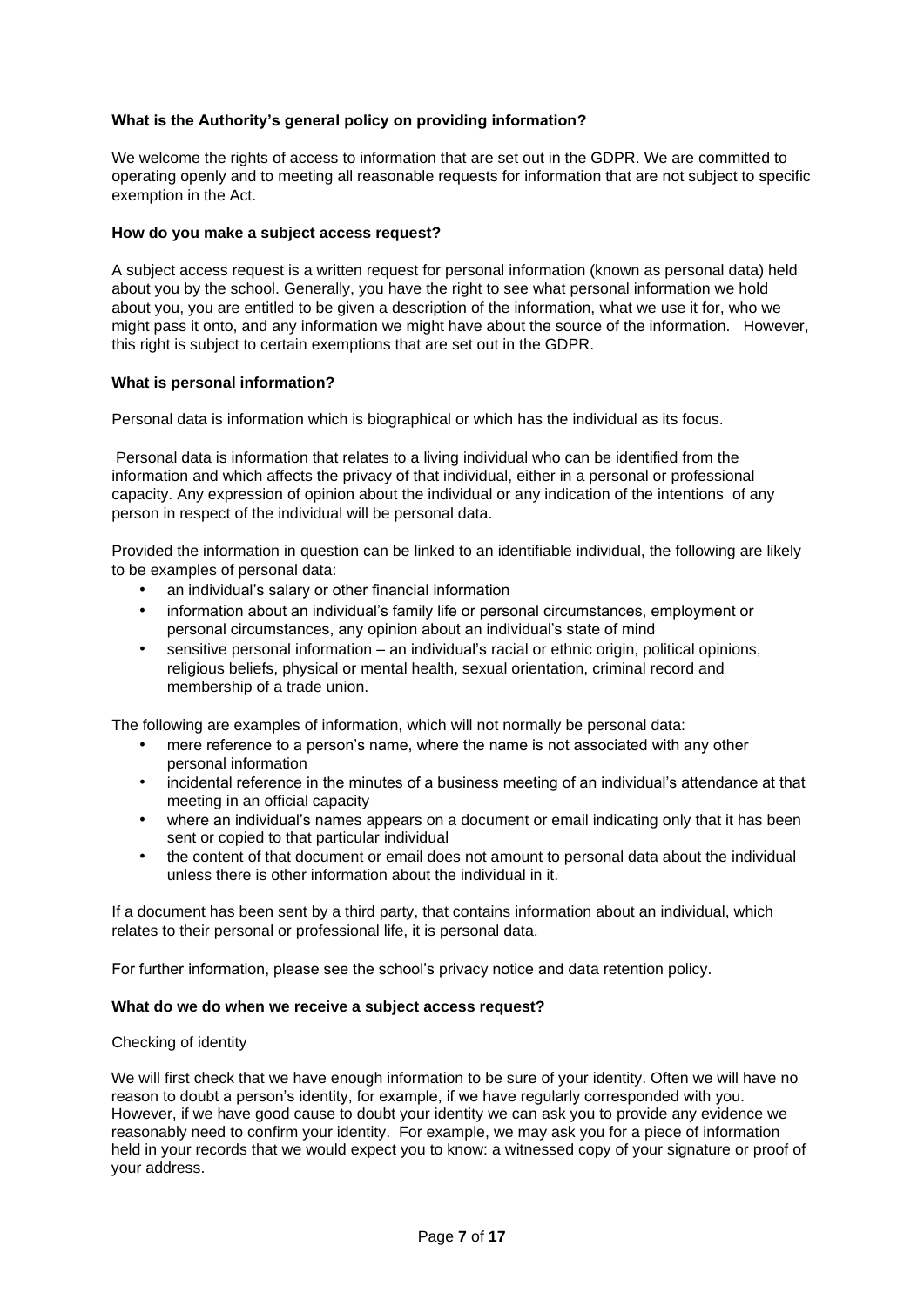If the person requesting the information is a relative/representative of the individual concerned, then the relative/representative is entitled to personal data about themselves but must supply the individual's consent for the release of their personal data. If you have been appointed to act for someone under the Mental Capacity Act 2005, you must confirm your capacity to act on their behalf and explain how you are entitled to access their information. If you are the parent/guardian of a child under 16, we will need to consider whether the child can provide their consent to you acting on their behalf.

Should you make a data subject access request but you are not the data subject, you must stipulate the basis under the GDPR that you consider makes you entitled to the information.

#### Collation of information

We will check that we have enough information to find the records you requested. If we feel we need more information, then we will promptly ask you for this. We will gather any manual or electronically held information (including emails) and identify any information provided by a third party or which identifies a third party.

If we have identified information that relates to third parties, we will write to them asking whether there is any reason why this information should not be disclosed. We do not have to supply the information to you unless the other party has provided their consent or it is reasonable to do so without their consent. If the third party objects to the information being disclosed we may seek legal advice on what action we should take.

Before sharing any information that relates to third parties, we will where possible anonymise information that identifies third parties not already known to the individual (e.g. the Authority employees), and edit information that might affect another party's privacy. We may also summarise information rather than provide a copy of the whole document. The GDPR requires us to provide information, not documents.

#### Issuing our response

Once any queries around the information requested have been resolved, copies of the information in a permanent form will be sent to you except where you agree, where it is impossible, or where it would involve undue effort. In these cases, an alternative would be to allow you to view the information on screen at the school.

We will explain any complex terms or abbreviations contained within the information when it is shared with you. Unless specified otherwise, we will also provide a copy of any information that you have seen before.

#### <span id="page-7-0"></span>**What is the timeframe for responding to subject access requests?**

We have 1 calendar month starting from when we have received all the information necessary to identify you, to identify the information requested, and any fee required, to provide you with the information or to provide an explanation about why we are unable to provide the information. In many cases, it will be possible to respond in advance of the 1 calendar month target and we will aim to do so where possible.

#### <span id="page-7-1"></span>**Are there any grounds we can rely on for not complying with a subject access request?**

#### Previous request

If you have made a previous subject access request we must respond if a reasonable interval has elapsed since the previous request. A reasonable interval will be determined upon the nature of the information, the time that has elapsed, and the number of changes that have occurred to the information since the last request.

#### **Exemptions**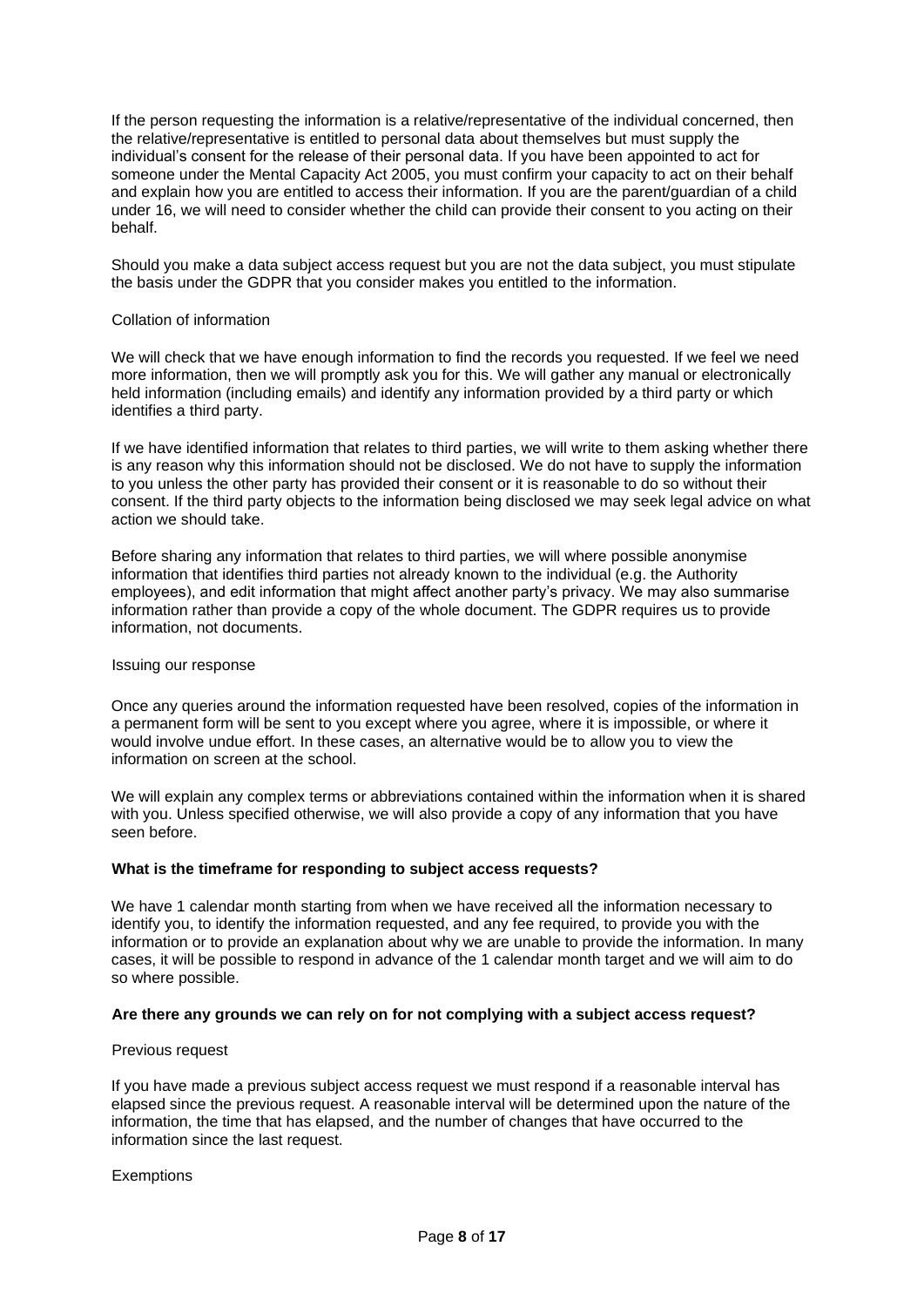The GDPR contains a number of exemptions to our duty to disclose personal data and we may seek legal advice if we consider that they might apply. Possible exemptions would be: information covered by legal professional privilege, information used for research, historical and statistical purposes, and confidential references given or received by the authority.

# <span id="page-8-0"></span>**What if you identify an error in our records?**

If we agree that the information is inaccurate, we will correct it and where practicable, destroy the inaccurate information. We will consider informing any relevant third party of the correction. If we do not agree or feel unable to decide whether the information is inaccurate, we will make a note of the alleged error and keep this on file.

# <span id="page-8-1"></span>**What if you want the school to stop processing your data?**

Under articles 12 and 15 of the GDPR, you can object to the school processing your data altogether, in relation to a particular purpose or in a particular way through a data subject notice. However, this only applies to certain processing activities and there is a process that you must follow when making such an objection. We must then give you written notice that either we have complied with your request, intend to comply with it or state the extent to which we will comply with it and why. This information will be given to you within 21 days of the school receiving the data subject notice. Further information on this, can be found a[t](https://ico.org.uk/) <https://ico.org.uk/>

# <span id="page-8-2"></span>**Retention & Destruction Of Records**

This policy is intended to provide information about how the school will use (or "process") personal data about individuals including: its staff; its current, past and prospective pupils; and their parents, carers or guardians (referred to in this policy as "parents").

This information is provided in accordance with the rights of individuals under Data Protection Law to understand how their data is used. Staff, parents and pupils are all encouraged to read the Privacy Notice and understand the school's obligations to its entire community.

This **retention policy** applies alongside any other information the school may provide about a particular use of personal data, for example when collecting data via an online or paper form. Highfield Priory School will generally seek to balance the benefits of keeping detailed and complete records – for the purposes of good practice, archives or general reference – with practical considerations of storage, security, space and accessibility. However, whilst independent schools are not as directly regulated as state maintained schools, there are still legal considerations in respect of retention of records and documents which must be borne in mind. These include:

- statutory duties and government guidance relating to schools, including for safeguarding;
- disclosure requirements for potential future litigation;
- contractual obligations;
- the law of confidentiality and privacy; and (last but by no means least relevant)
- the Data Protection Act ("DPA"), to be replaced on 25<sup>th</sup> May 2018 (see below).

These will inform not only minimum and maximum retention periods, but also what to keep and importantly, who should be able to access it.

On 25<sup>th</sup> May 2018, the General Data Protection Regulation (GDPR) will take effect across the UK under a domestic Data Protection Bill.

# <span id="page-8-3"></span>**Data Retention Periods**

Below is a list of retention periods for general data files that Highfield Priory has adopted. Some of these time periods are governed by legal requirements, such as DfE and GDPR, whilst others have been set by the school to protect both its staff and itself. A fully comprehensive list of retention periods for all files at Highfield is found within the Data Classification folder in Policies (GDPR).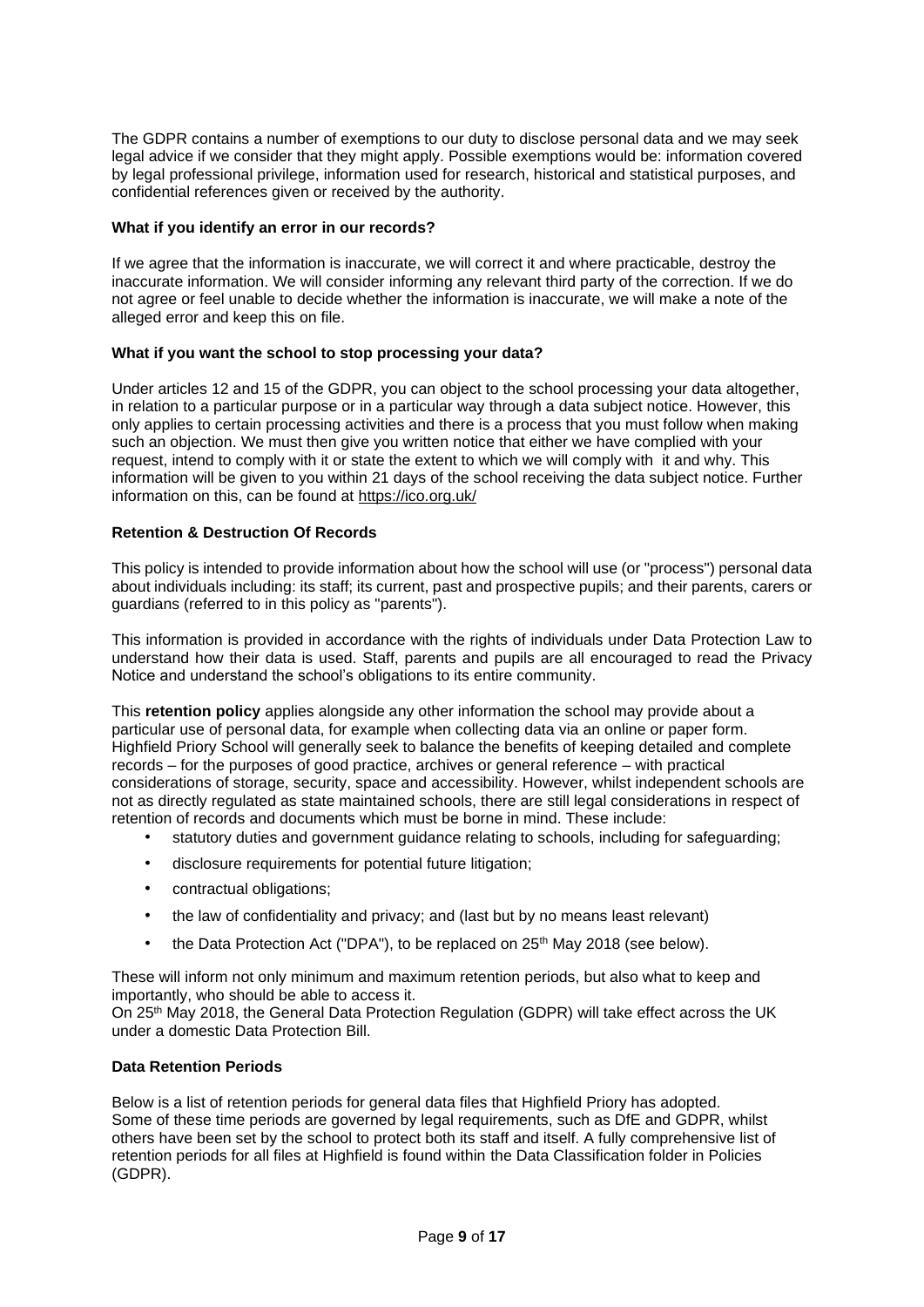| <b>File Description</b>               | <b>Extra</b>           | <b>Retention Period</b>      | <b>Disposal Action</b> |
|---------------------------------------|------------------------|------------------------------|------------------------|
|                                       | <b>Information</b>     |                              |                        |
| <b>Governors Minutes</b>              |                        | Permanent                    |                        |
| <b>Annual Governors Reports</b>       |                        | 10 years                     | Secure Disposal        |
| Head Teacher's Log Books              | Data Protection        | 10 years                     | Archived if of value   |
| <b>SMT Minutes</b>                    | Data Protection        | 10 years                     | Secure Disposal        |
| <b>Professional Development Plans</b> | Data Protection        | 10 years                     | Secure Disposal        |
| <b>School Development Plans</b>       |                        | 10 years                     | Secure Disposal        |
| Staff Sign In Book                    | Data Protection        | 6 years                      | Secure Disposal        |
| <b>Appointment Of Staff Files</b>     | Data Protection        | 6 months                     | Secure Disposal        |
| <b>Staff Personal File</b>            | Data Protection        | 10 years                     | Secure Disposal        |
| Child Major Accident File             | Data Protection        | 25 years                     | Secure Disposal        |
| <b>Staff Accident File</b>            | Data Protection        | 10 years                     | Secure Disposal        |
| <b>Hazardous Substance Files</b>      |                        | 50 years                     | Secure Disposal        |
| <b>Primary Pupil File</b>             | Data Protection        | 25 years                     | Secure Disposal        |
| <b>Child Protection Information</b>   | Data Protection        | 100 years                    | Secure Disposal        |
| <b>SEN Files</b>                      | Data Protection        | 100 years                    | Secure Disposal        |
| <b>Attendance Registers</b>           | Data Protection        | 6 years                      | Secure Disposal        |
| <b>School Trip Consent Forms</b>      | Data Protection        | 6 months                     | Secure Disposal        |
| School Trip Consent - Accident        | Data Protection        | 25 years                     | Secure Disposal        |
| <b>Inspection Reports</b>             |                        | Permanent                    |                        |
| Policies                              |                        | Permanent                    |                        |
| Alumni File                           | Data Protection        | 25 years                     | Secure Disposal        |
| <b>Staff Minutes</b>                  | Data Protection        | 10 years                     | Secure Disposal        |
| <b>Head Teacher Correspondence</b>    | Data Protection        | 10 years                     | Secure Disposal        |
| <b>Timesheets</b>                     | <b>Data Protection</b> | 7 years                      | Secure Disposal        |
| <b>Appraisal Records</b>              | Data Protection        | 7 years                      | Secure Disposal        |
| <b>Allegations Against Staff</b>      | Data Protection        | 10 years after<br>retirement | Secure Disposal        |
| <b>SEN Correspondence</b>             | Data Protection        | 100 years                    | Secure Disposal        |
| <b>School Visits Risk Assessment</b>  |                        | 25 years                     | Secure Disposal        |

The above table gives a brief outline of the retention periods for general data files that are used at Highfield Priory School.

At the end of a retention period, the secure disposal process takes place on site by authorised and trained staff, who have all signed confidentiality agreements prior to conducting the disposal.

# <span id="page-9-0"></span>**Taking, Storing and Using Images Of Pupils**

- This Policy is intended to provide information to staff, pupils and their parents, carers or guardians (referred to in this policy as "parents") about how images of pupils are normally used by Highfield Priory School ("the school"). It also covers the school's approach to the use of cameras and filming equipment at school events and on school premises by parents and pupils themselves, and the media.
- It applies in addition to the school's terms and conditions, and any other information the school may provide about a particular use of pupil images, including signage about the use of CCTV; and more general information about use of pupils' personal data, e.g. the school's Privacy Policy.
- Parents who accept a place for their child at the school are invited to agree to the school using images of him/her as set out in this policy, by signing a copy of the policy below or via the form attached to the school's terms and conditions. We hope parents will feel able to support the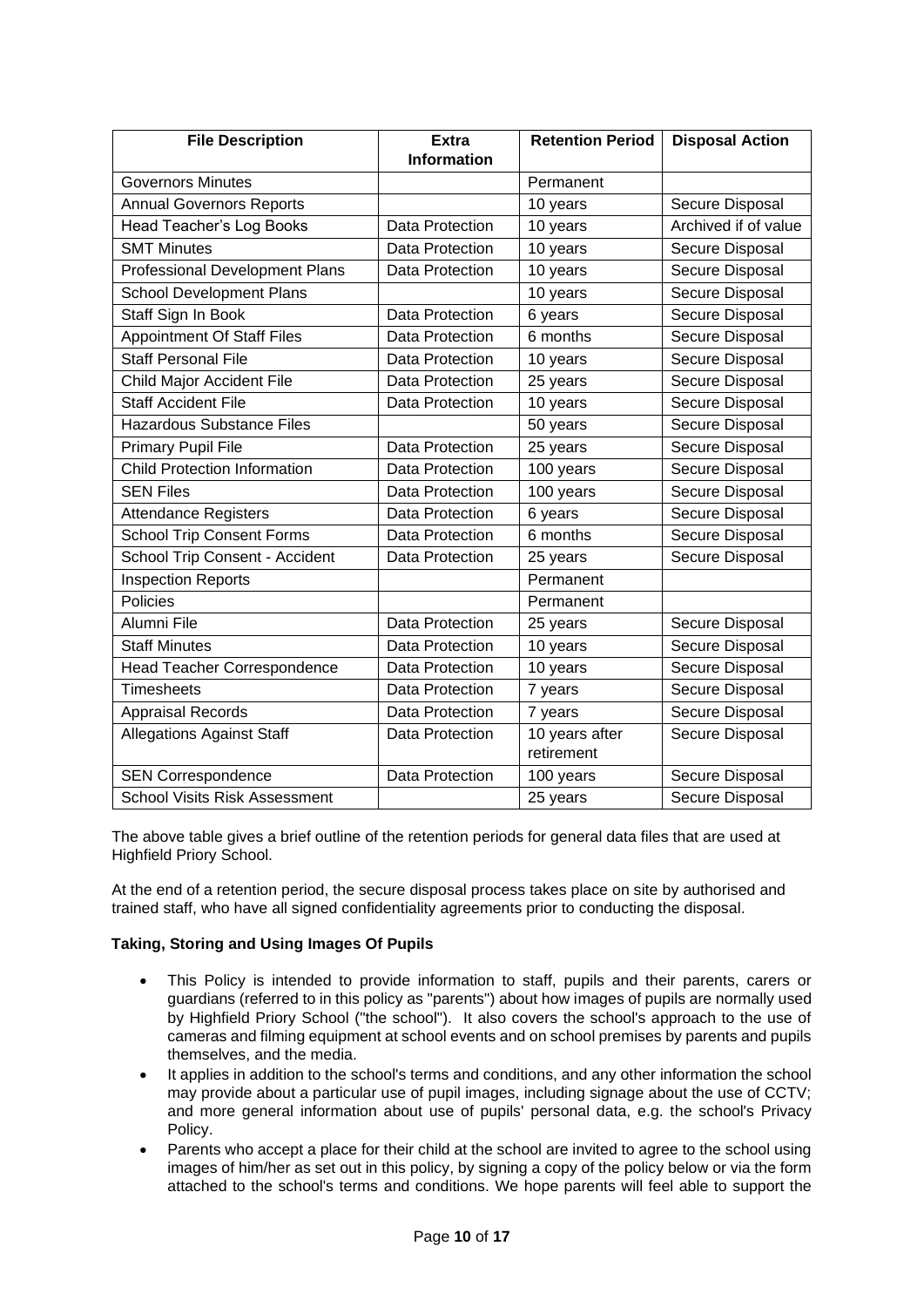school in using pupil images to celebrate the achievements of pupils, promote the work of the school, and for important administrative purposes such as identification and security.

- Any parent who wishes to limit the use of images of a pupil for whom they are responsible should contact the Headmaster in writing. The School will always respect the wishes of parents/carers (and indeed pupils themselves) where reasonably possible, and in accordance with this policy.
- From the age of 13 onwards, parents should be aware that the law recognises pupils' own rights to decide how their personal information – including images – is used.

# <span id="page-10-0"></span>**Use of Pupil Images in School Publications**

Unless the relevant pupil or his or her parent has requested otherwise, the school will use images of its pupils to keep the school community updated on the activities of the school, and for marketing and promotional purposes, including:

- I. on internal displays (including clips of moving images) on digital and conventional notice boards within the school premises;
- II. in communications with the school community (parents, pupils, staff, Governors and alumni) including by email, on the school intranet and by post;
- III. on the school's website and, where appropriate, via the school's social media channels, e.g. Twitter and Facebook. Such images would not normally be accompanied by the pupil's full name without permission;
- IV. in the school's prospectus, and in online, press and other external advertisements for the school. Such external advertising would not normally include pupil's names.
- V. The source of these images is predominantly the school's professional photographer for marketing and promotional purposes, or staff/pupils in relation to school events, sports or trips. The school will only use images of pupils in suitable dress.

# <span id="page-10-1"></span>**Use of Pupil Images for Security**

CCTV is in use on school premises, and will sometimes capture images of pupils. Images captured on the School's CCTV system are used in accordance with the school's Data Privacy Policy, and any other information or policies concerning CCTV which may be published by the school from time to time. For further information on how the school uses and stores its CCTV data, please refer to the CCTV Policy.

#### <span id="page-10-2"></span>**Use of Pupil Images in the Media**

Where practicably possible, the school will always notify parents in advance when the media is expected to attend an event or school activity in which school pupils are participating, and will make every effort to ensure that any pupil whose parent or carer has refused permission for images of that pupil to be made in these circumstances are not photographed or filmed by the media.

The media normally asks for the names of the relevant pupils to go alongside the images, and these will be provided where parents have been informed about the media's visit and either parent or pupil has consented as appropriate.

#### <span id="page-10-3"></span>**Security of Pupil Images**

Professional photographers and the media are accompanied at all times by a member of staff when on school premises. The school uses only reputable professional photographers and makes every effort to ensure that any images of pupils are held by them securely, responsibly and in accordance with the school's instructions.

The school takes appropriate technical and organisational security measures to ensure that images of pupils held by the school are kept securely, and protected from loss or misuse, and in particular will take reasonable steps to ensure that members of staff only have access to images of pupils held by the school where it is necessary for them to do so.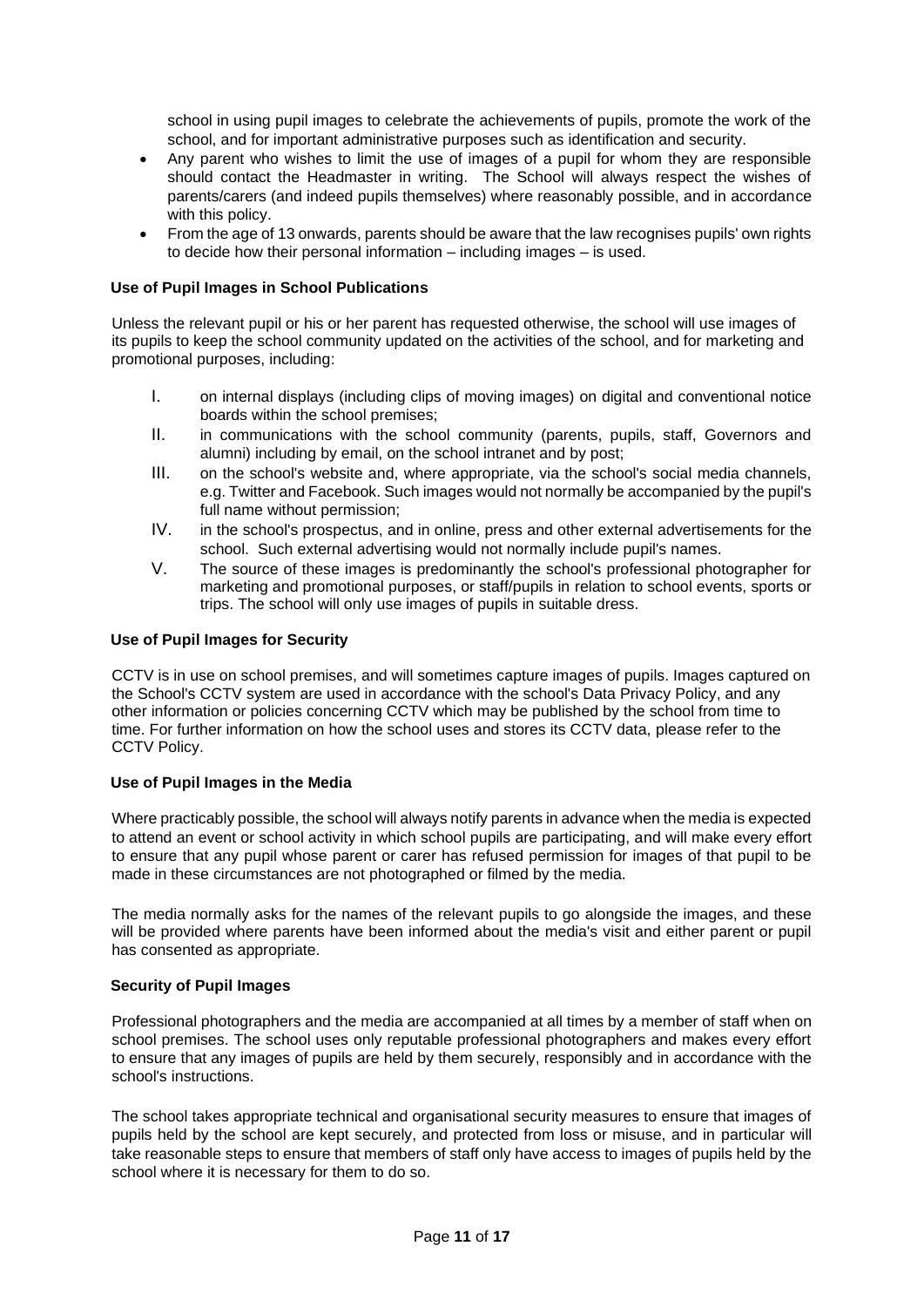All staff are given guidance on the school's Policy on Taking, Storing and Using Images of Pupils, and on the importance of ensuring that images of pupils are made and used responsibly, only for school purposes, and in accordance with the school's policies and the law. Images of pupils in a safeguarding context are dealt with under the school's relevant safeguarding policies.

# <span id="page-11-0"></span>**Use of Cameras and Filming Equipment (including mobile phones) by Parents**

Parents, guardians or close family members (hereafter, parents) are welcome to take photographs of (and where appropriate, film) their own children taking part in school events, subject to the following guidelines, which the school expects all parents to follow:

- When an event is held indoors, such as a play or a concert, parents should be mindful of the need to use their cameras and filming devices with consideration and courtesy for cast members or performers on stage and the comfort of others.
- In particular, flash photography can disturb others in the audience, or even cause distress for those with medical conditions; the school therefore asks that it is not used at indoor events.
- Parents are asked not to take photographs of other pupils, except incidentally as part of a group shot, without the prior agreement of that pupil's parents.
- Parents are reminded that such images are for personal use only. Images which may identify other pupils should not be made accessible to others via the internet (for example on Facebook), or published in any other way.
- Parents are reminded that copyright issues may prevent the school from permitting the filming or recording of some plays and concerts. The school will always print a reminder in the programme of events where issues of copyright apply.
- Parents may not film or take photographs in changing rooms or backstage during school productions, nor in any other circumstances in which photography or filming may embarrass or upset pupils.
- The school reserves the right to refuse or withdraw permission to film or take photographs (at a specific event or more generally), from any parent who does not follow these guidelines, or is otherwise reasonably felt to be making inappropriate images.
- The school sometimes records plays and concerts professionally (or engages a professional photographer or film company to do so), in which case copies of the DVDs and CDs may be made available to parents for purchase. Parents of pupils taking part in such plays and concerts will be consulted if it is intended to make such recordings available more widely.

# <span id="page-11-1"></span>**Use of Cameras and Filming Equipment by Pupils**

- All pupils are encouraged to look after each other, and to report any concerns about the misuse of technology, or any worrying issues to a member of the pastoral staff.
- The use of cameras or filming equipment (including on mobile phones) is not allowed in toilets, washing or changing areas, nor should photography or filming equipment be used by pupils in a manner that may offend or cause upset.
- The misuse of cameras or filming equipment in a way that breaches this Policy, or the school's Anti-Bullying Policy, Privacy Policy, IT Acceptable Use Policy for Pupils, or the School Rules is always taken seriously, and may be the subject of disciplinary procedures or dealt with under the relevant safeguarding policy as appropriate.

# <span id="page-11-2"></span>**Image Storing Process For Staff**

- Photographs taken on the school camera will remain on the Year Group memory card throughout the year. Memory cards will be securely backed up at the end of each academic year.
- To process photos and give access to the Social Media Coordinator for Social Media use follow the below steps.
	- 1. Navigate to Curriculum > Image Store > Image Store 2017
	- 2. Create a folder for your images with a suitable title such as '5D Science Nov'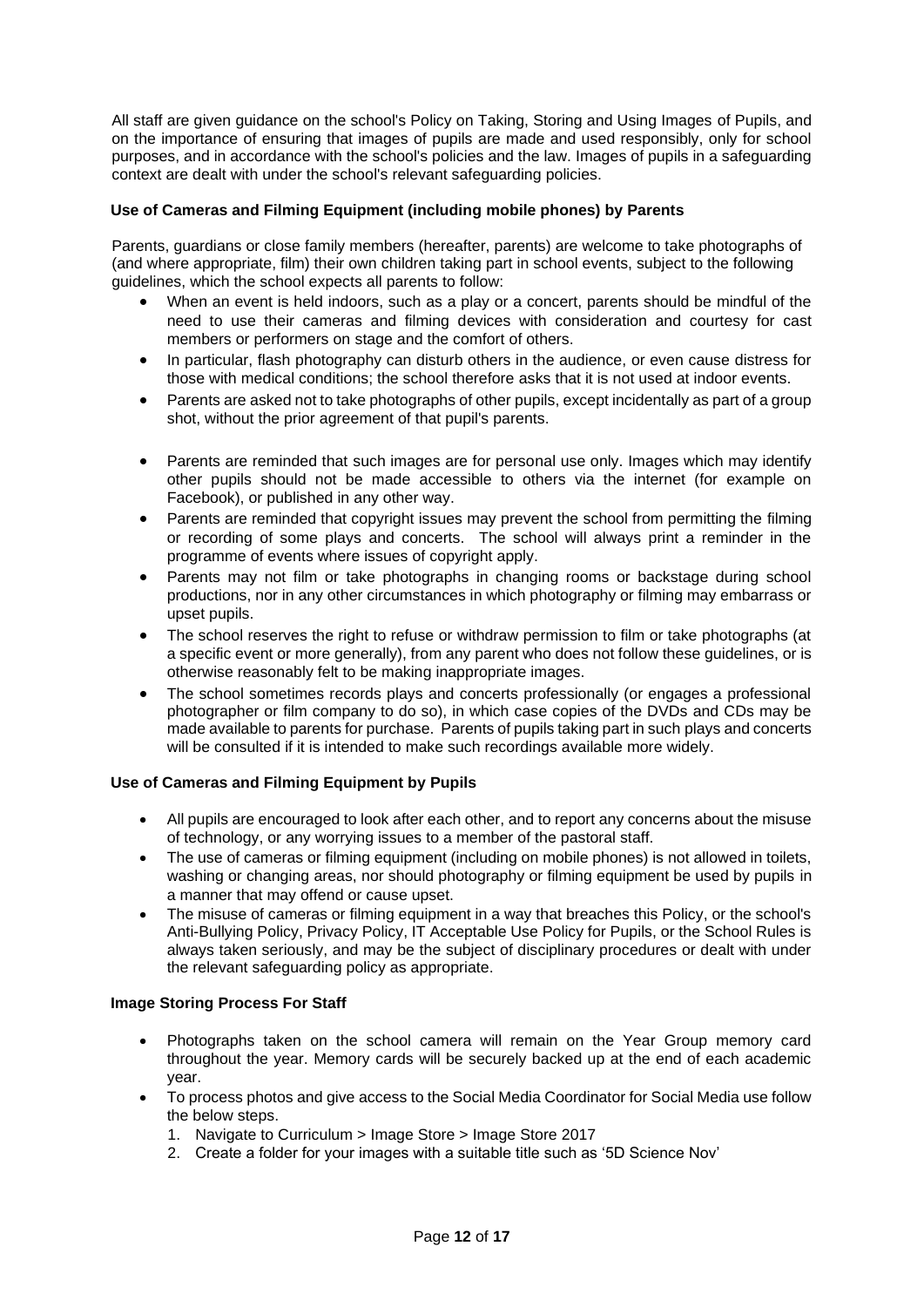- 3. Copy your photos from the memory card into this folder. This means they will remain on the memory card as well as be securely stored on SharePoint.
- 4. Email the Social Media Coordinator with a write up for the social media post and folder name.

#### **UNDER NO CIRCUMSTANCE ARE STAFF PERMITTED TO EMAIL PHOTOS OF CHILDREN. EMAILS ARE STRAIGHTFORWARDLY HACKED. ALL PHOTOGRAPHS MUST BE STORED SECURELY ON SITE IN MEMORY CARDS OR ON SHAREPOINT SECURED SERVERS. ALL MEMORY CARDS ARE LOCKED AWAY SECURELY WITH THE DPO.**

# <span id="page-12-0"></span>**CCTV**

The purpose of this policy is to regulate the management and operation of the Closed Circuit Television (CCTV) System at *Highfield Priory School* (the **School**). It also serves as a notice and a guide to data subjects (including pupils, parents, staff, volunteers, visitors to the School and members of the public) regarding their rights in relation to personal data recorded via the CCTV system (the System).

The System is administered and managed by the School, who act as the Data Controller. This policy will be subject to review annually, and should be read with reference to the School's Data Privacy Notice and Data Retention Policy. For further guidance, please review the Information Commissioner's (ICO) CCTV Code of Practice.

All fixed cameras are in plain sight on the School premises and the School does not routinely use CCTV for covert monitoring or monitoring of private property outside the School grounds. The cameras and their locations are listed here:

| $\mathbf{1}$   | Entrance from In Drive              |
|----------------|-------------------------------------|
| $\overline{2}$ | <b>Front of School Parking</b>      |
| 3              | <b>Exit Drive Entrance</b>          |
| $\overline{4}$ | <b>Electric Gate</b>                |
| 5              | <b>Entrance Hall and Reception</b>  |
| 6              | Playground 1 and 2                  |
| $\overline{7}$ | <b>Main Car Park</b>                |
| 8              | Infant Quad Playground              |
| 9              | Side Staff Car Parking              |
| 10             | <b>Extended Side Staff Car Park</b> |
| 11             | Rear Staff Car Parking              |
| 12             | Early Years Play Area               |
| 13             | <b>Sports Pitch</b>                 |
| 14             | <b>IP</b> Dome                      |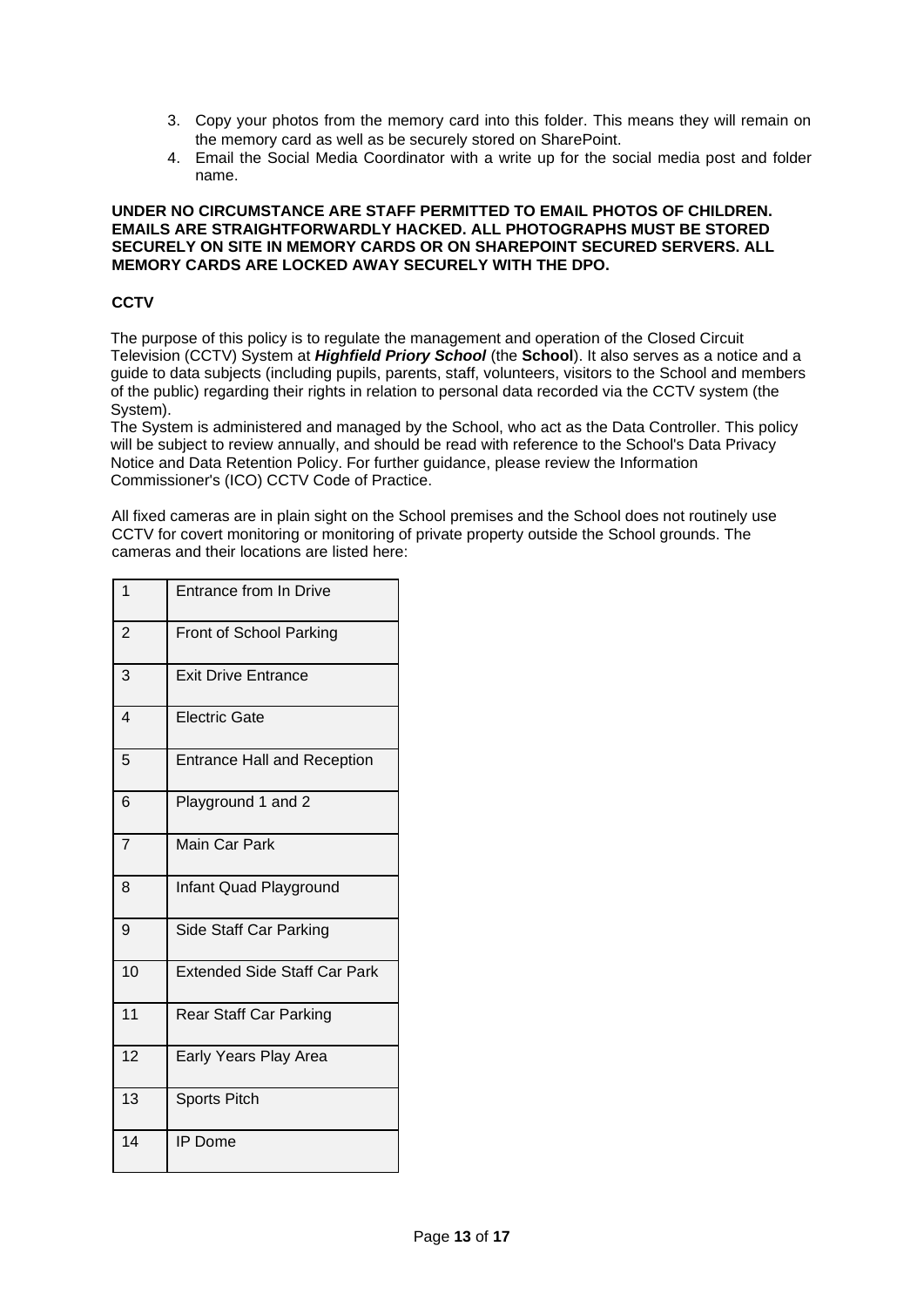The School's purposes of using the CCTV system are set out below and, having fully considered the privacy rights of individuals, the School believes these purposes are all in its legitimate interests. Data captured for the purposes below will not be used for any commercial purpose.

# <span id="page-13-0"></span>**Objectives of the System**

- To protect pupils, staff, volunteers, visitors and members of the public with regard to their personal safety.
- To protect the School buildings and equipment, and the personal property of pupils, staff, volunteers, visitors and members of the public.
- To support the police and community in preventing and detecting crime, and assist in the identification and apprehension of offenders.
- To monitor the security and integrity of the School site and deliveries and arrivals.
- To monitor staff and contractors when carrying out work duties.
- To monitor and uphold discipline among pupils in line with the [School Rules], which are available to parents and pupils on request.

# <span id="page-13-1"></span>**Positioning**

Locations have been selected, both inside and out, that the School reasonably believes require monitoring to address the stated objectives.

Adequate signage has been placed in prominent positions to inform staff and pupils that they are entering a monitored area, identifying the School as the Data Controller and giving contact details for further information regarding the system.

No images will be captured from areas in which individuals would have a heightened expectation of privacy, including changing and washroom facilities.

No images of public spaces will be captured except to a limited extent at site entrances.

# <span id="page-13-2"></span>**Maintenance**

The CCTV System will be operational 24 hours a day, every day of the year.

The System Manager (defined below) will check and confirm that the System is properly recording and that cameras are functioning correctly, on a regular basis.

The System will be checked and (to the extent necessary) serviced no less than annually.

# <span id="page-13-3"></span>**Supervision of the System**

Staff authorised by the School to conduct routine supervision of the System may include SBM, Headmaster, office staff, CSIT Coordinator, DPO, caretaker and any relevant staff on duty. Images will be viewed and/or monitored in a suitably secure and private area to minimise the likelihood of or opportunity for access to unauthorised persons.

#### <span id="page-13-4"></span>**Storage of Data**

The day-to-day management of images will be the responsibility of **School Business Manager (SBM)** who will act as the System Manager, or such suitable person as the System Manager shall appoint in his or her absence.

Images will be stored for up to 3 months (to cover an academic term), and automatically over-written unless the School considers it reasonably necessary for the pursuit of the objectives outlined above, or if lawfully required by an appropriate third party such as the police or local authority. Where such data is retained, it will be retained in accordance with the Act and our Data Protection Policy. Information including the date, time and length of the recording, as well as the locations covered and groups or individuals recorded, will be recorded in the system log book.

#### <span id="page-13-5"></span>**Access to Images**

1 Access to stored CCTV images will only be given to authorised persons, under the supervision of the System Manager, in pursuance of the above objectives (or if there is some other overriding and lawful reason to grant such access).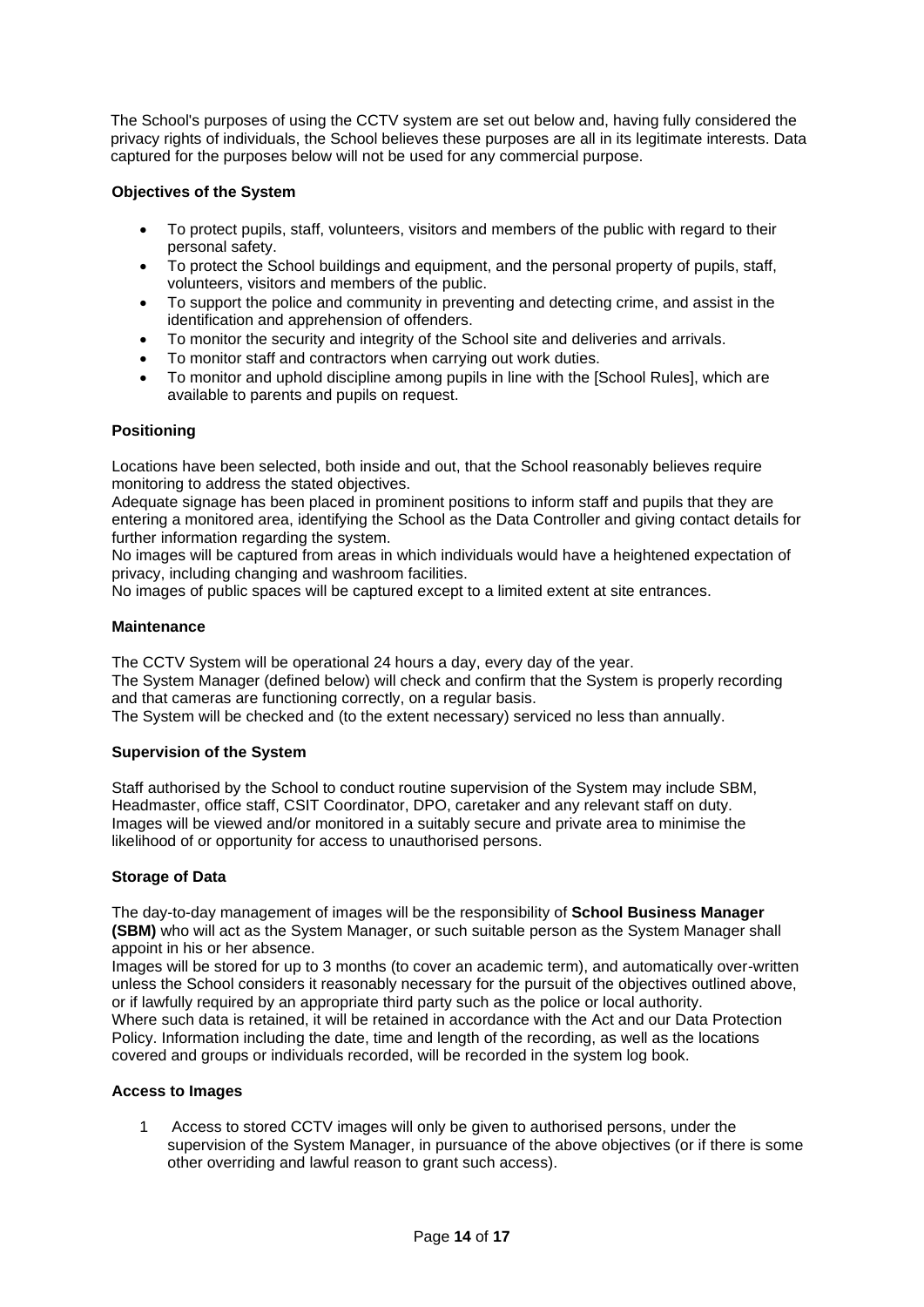- 2 Individuals also have the right to access personal data the School holds on them (please see the Privacy Notice and Retention Policy), including information held on the System, if it has been kept. The School will require specific details including at least to time, date and camera location before it can properly respond to any such requests. This right is subject to certain exemptions from access, including in some circumstances where others are identifiable.
- 3 The System Manager must satisfy themselves of the identity of any person wishing to view stored images or access the system and the legitimacy of the request. The following are examples when the System Manager may authorise access to CCTV images:

Where required to do so by the Head, the Police or some relevant statutory authority; To make a report regarding suspected criminal behaviour;

To enable the Designated Safeguarding Lead or his/her appointed deputy to examine behaviour which may give rise to any reasonable safeguarding concern;

To assist the School in establishing facts in cases of unacceptable pupil behaviour, in which case, the parents/guardian will be informed as part of the School's management of a particular incident;

To data subjects (or their legal representatives) pursuant to an access request under the Act and on the basis set out in 2 above;

To the School's insurance company where required in order to pursue a claim for damage done to insured property; or

In any other circumstances required under law or regulation.

- 4 Where images are disclosed under 3 above a record will be made in the system log book including the person viewing the images, the time of access, the reason for viewing the images, the details of images viewed and a crime incident number (if applicable).
- 5 Where images are provided to third parties under 3 above, wherever practicable steps will be taken to obscure images of non-relevant individuals.

#### <span id="page-14-0"></span>**Other CCTV systems**

The School does not own or manage third party CCTV systems, but may be provided by third parties with images of incidents where this in line with the objectives of the School's own CCTV policy and/or its Data Privacy Notice.

#### <span id="page-14-1"></span>**Complaints and queries**

Any complaints or queries in relation to the School's CCTV system, or its use of CCTV, or requests for copies, should be referred to the SBM (School Business Manager).

#### <span id="page-14-2"></span>**Online Cookie and Analytics Policy**

By continuing to browse the site, you are agreeing to our use of cookies as described below. A cookie is a small file of letters and numbers that we store on your browser or the hard drive of your computer. Cookies contain information that is transferred to your computer's hard drive. You can block cookies by activating the setting on your browser that allows you to refuse the setting of all or some cookies. However, if you use your browser settings to block all cookies (including essential cookies), you may not be able to access all or parts of our site.

Highfield Priory School uses business tools embedded within Facebook and Google to advertise and celebrate school successes throughout the year.

For a more detailed description of these processes, please go to

**<https://www.facebook.com/business>** and **[https://ads.google.com/intl/en\\_uk/home/](https://ads.google.com/intl/en_uk/home/)**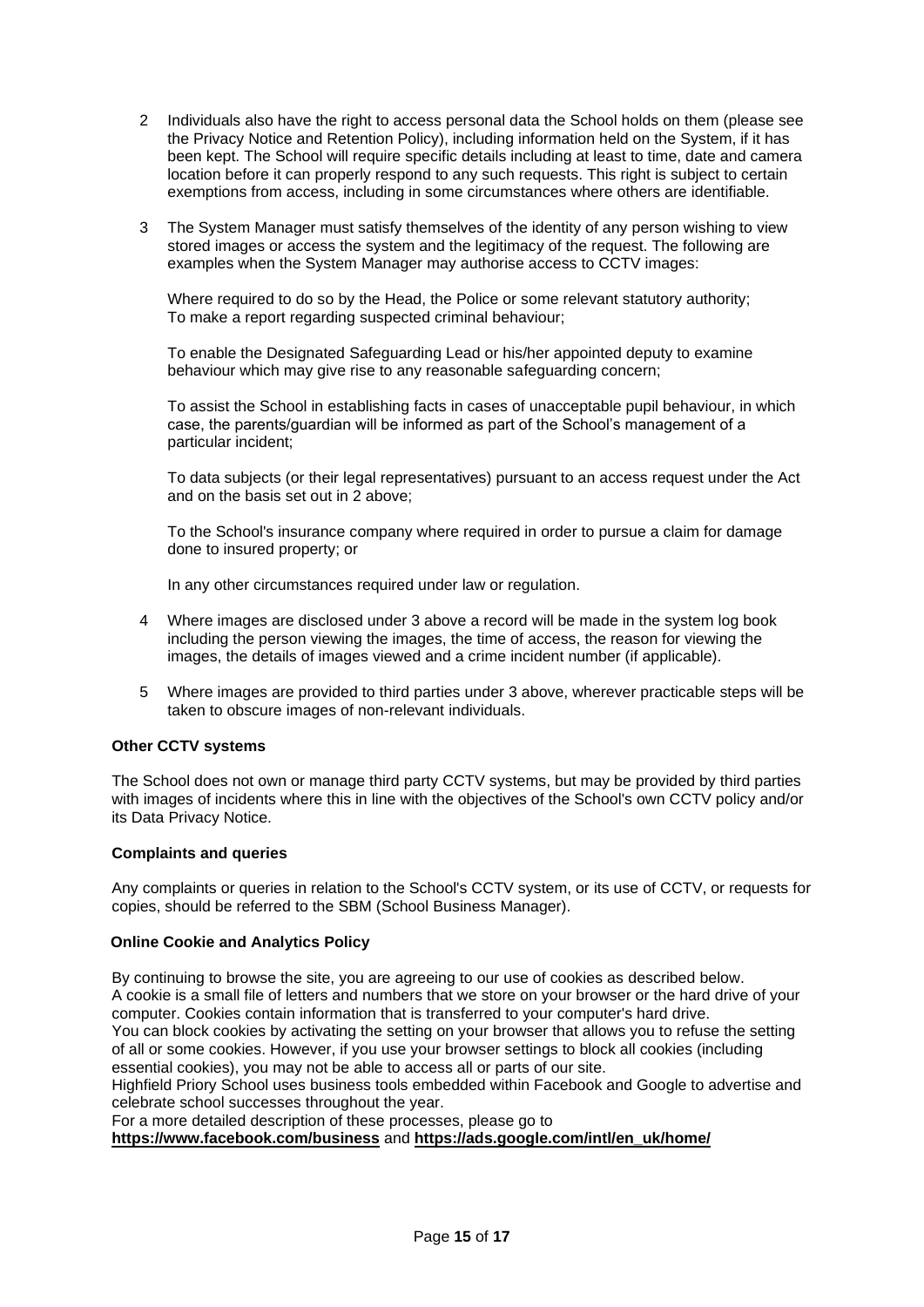# <span id="page-15-0"></span>**We use the following cookies:**

#### Google Analytics

By using our site, you consent to the processing of data about you by us and Google in the manner and for the purposes set out below.

We use Google Analytics, a web analytics service provided by Google, Inc. Google Analytics sets a cookie in order to evaluate visitors' use of our site.

For a detailed description about how data collected through the use of Google Analytics is used, please go to **[google.co.uk/intl/en\\_uk/analytics/privacyoverview.html](http://google.co.uk/intl/en_uk/analytics/privacyoverview.html)**

Google Analytics gives us control over what data we allow Google to use. We have allowed Google to use data collected through our site including visits, average session time, bounce rate and goal conversion rate.

Google stores the information collected by the cookie on servers in the United States. Google may also transfer this information to third parties where required to do so by law, or where such third parties process the information on Google's behalf.

# <span id="page-15-1"></span>**Data Breach**

Highfield Priory School holds large amounts of personal and sensitive data.

Every care is taken to protect personal data and to avoid a data protection breach. In the unlikely event of data being lost or shared inappropriately, it is vital that appropriate action is taken to minimise any associated risk as soon as possible. This policy applies to all personal and sensitive data held by Highfield Priory School. This procedure applies to all school staff including governing bodies, referred to herein after as 'staff'.

Please refer to Data Breach Procedure in the event of a breach.

# <span id="page-15-2"></span>**Data Breaches at a Glance**

- The GDPR introduces a duty on all organisations to report certain types of personal data breach to the relevant supervisory authority. All companies must do this within 72 hours of becoming aware of the breach, where feasible.
- If the breach is likely to result in a high risk of adversely affecting individuals' rights and freedoms, companies must also inform those individuals without undue delay.
- Companies should ensure they have robust breach detection, investigation and internal reporting procedures in place. This will facilitate decision-making about whether or not a company will need to notify the relevant supervisory authority and the affected individuals.
- Companies must also keep a record of any personal data breaches, regardless of whether you are required to notify.

#### <span id="page-15-3"></span>**Definition of Data Breaches**

Simply put, a data breach is the download, theft or viewing of data by someone who isn't authorized to access it. The term applies to personally identifiable data and confidential data that is access controlled.

Once data is leaked, there is effectively **no way for an organization to control its spread and use.** It is the responsibility of all staff at Highfield Priory School to maintain a high level of data security. This not only refers to electronic files, but also to paper files that have been copied or stored incorrectly.

If you are in any doubt, please speak to the Data Protection Officer (DPO) or School Business Manager (SBM) who will be able to answer any questions regarding this area.

#### <span id="page-15-4"></span>**Staff & Customer Rights**